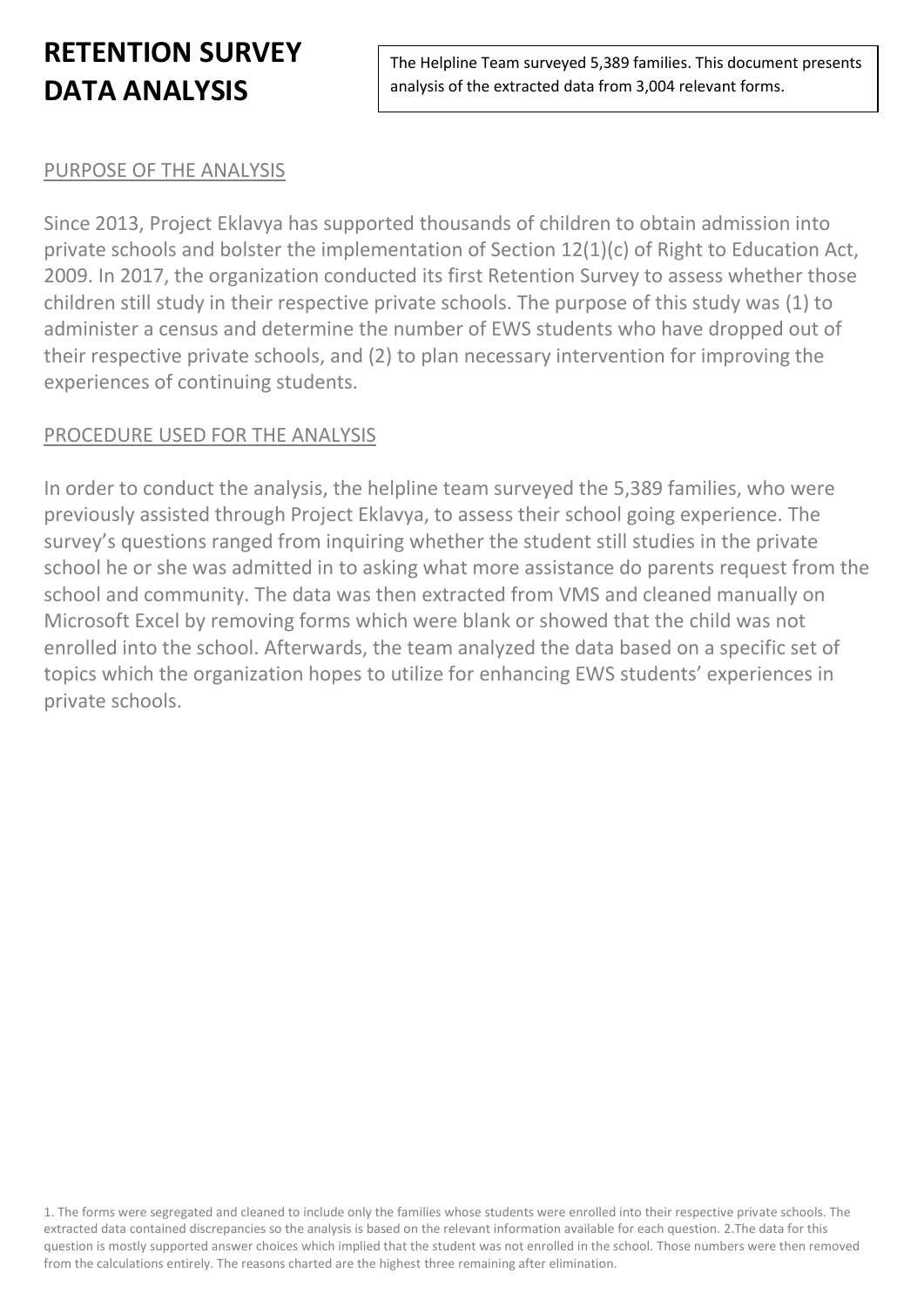The Helpline Team surveyed 5,389 families. This document presents analysis of the extracted data from 3,004 relevant forms.

#### **DATA COLLECTION AND VALIDATION**



**DROP-OUTS**

Does your child study in the same school he or she obtained admission in through the EWS quota? out of 3004



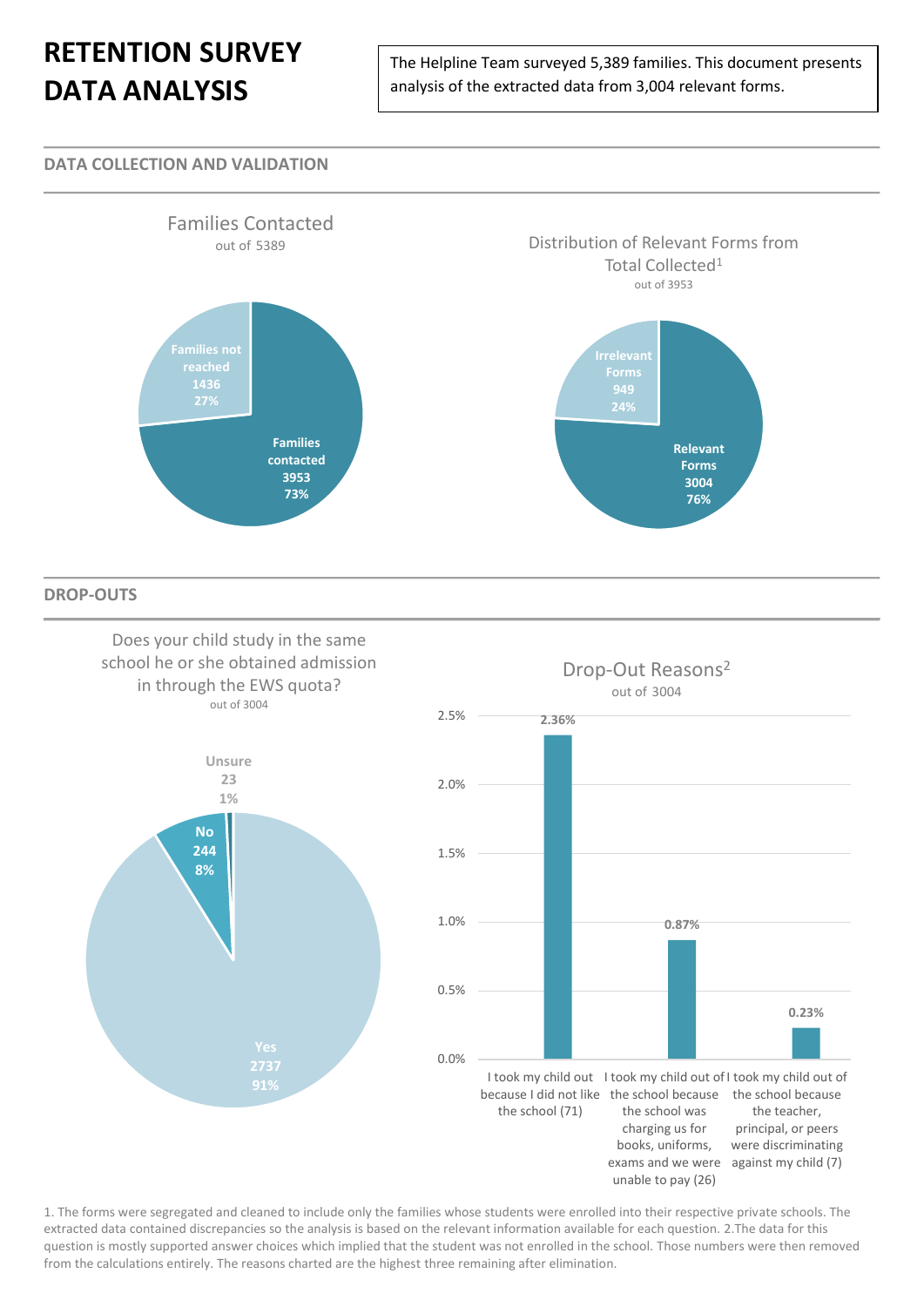The Helpline Team surveyed 5,389 families. This document presents analysis of the extracted data from 3,004 relevant forms.

#### **STUDENTS CONTINUING SCHOOL**



### Aspects of School which Families Like out of 2737



### Aspects of School which Families Do Not Like out of 2737

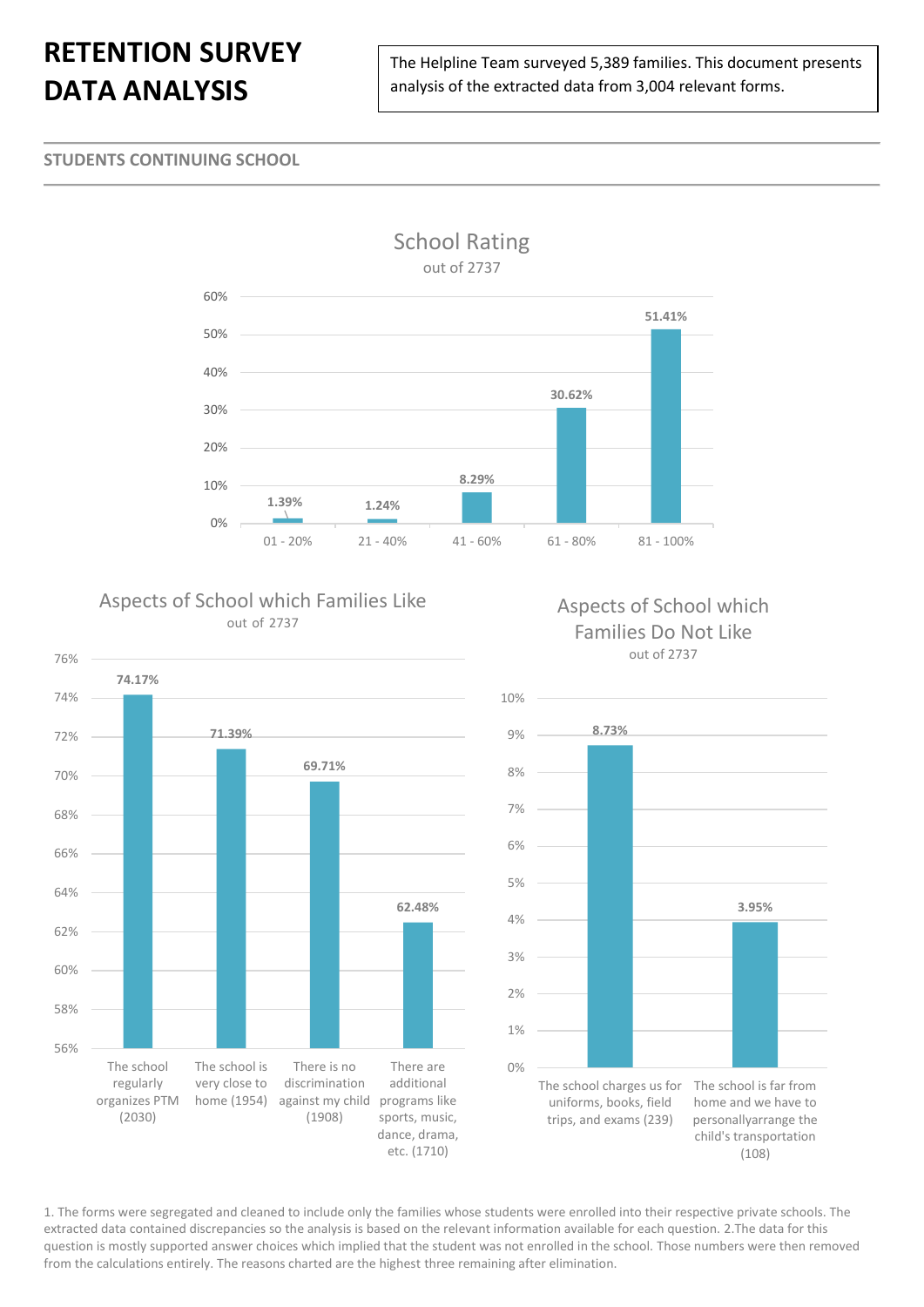The Helpline Team surveyed 5,389 families. This document presents analysis of the extracted data from 3,004 relevant forms.

**HELP REQUIRED**



79.52% (299) families ask for fee concession for 46.09% (53) families ask for tuition centres for



children uniform, stationary and exam and 28.70% (33) ask for learning centres for parents.

**DONATIONS**